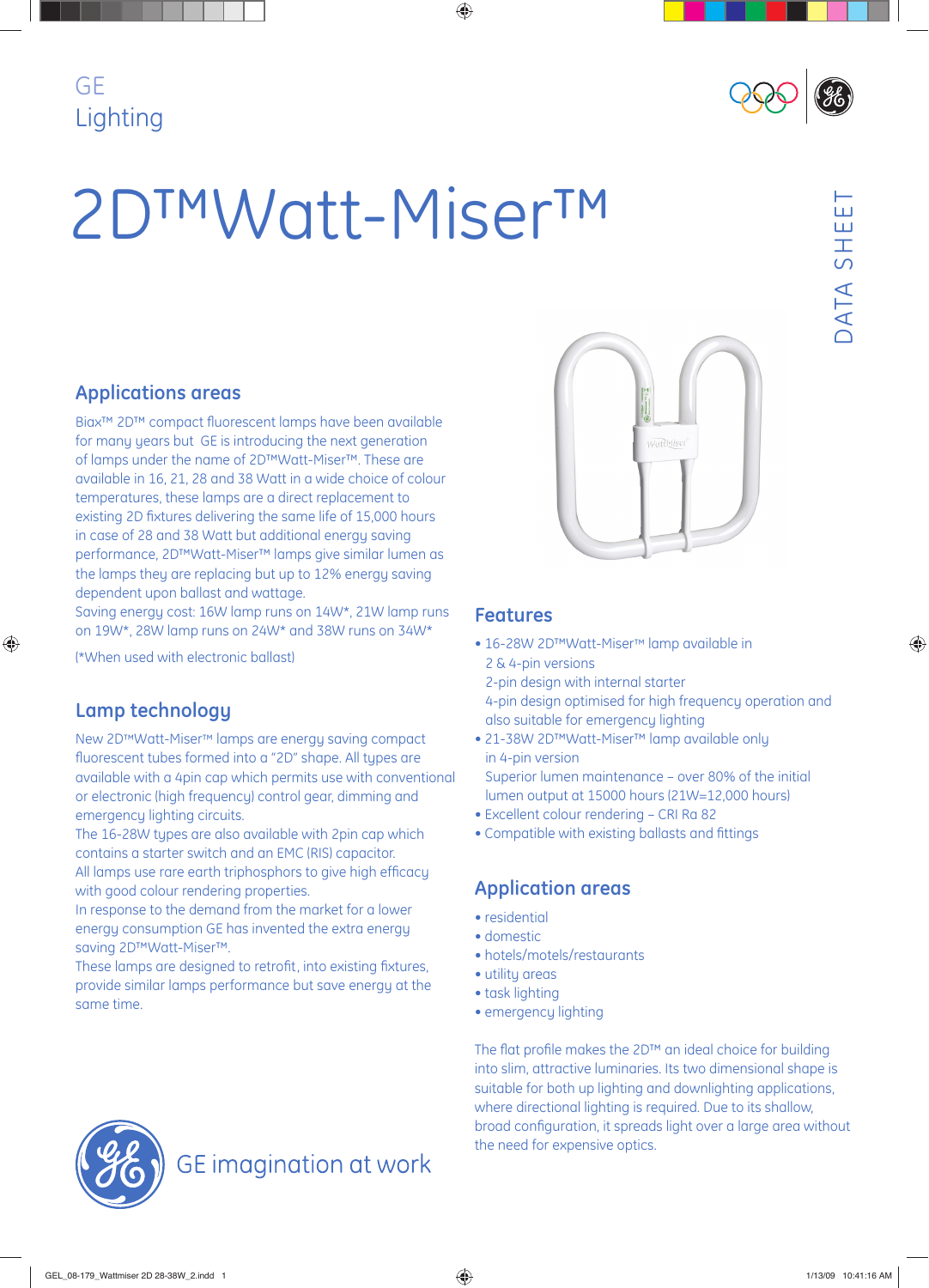## **Specification summary**

#### **Ordering Information**

| Rated<br>power<br>[W] | Actual<br>power*<br>[W] | <b>Product Desription</b>         | <b>Volts</b><br>[V] | [mA] | Cap    | Lumen<br>[Im] | Colour<br>temperature<br>[K] | <b>CRI</b><br>[Ra] | Rated<br>life<br>[h] | Product<br>Code |
|-----------------------|-------------------------|-----------------------------------|---------------------|------|--------|---------------|------------------------------|--------------------|----------------------|-----------------|
| 16                    | 14                      | F162D/827 GE 20PK                 | 98                  | 195  | GR-8   | 1100          | 2700                         | 82                 | 12000                | 41744           |
| 16                    | 14                      | F162D/835 GE 20PK                 | 98                  | 195  | GR-8   | 1100          | 3500                         | 82                 | 12000                | 41745           |
| 16                    | 14                      | F162D/827/4P GE 20PK              | 80                  | 195  | GR-10g | 1100          | 2700                         | 82                 | 12000                | 41746           |
| 16                    | 14                      | F162D/835/4P GE 20PK              | 80                  | 195  | GR-10a | 1100          | 3500                         | 82                 | 12000                | 41747           |
| 16                    | 14                      | F162D/860 GE 20PK                 | 98                  | 195  | GR-8   | 1100          | 6000                         | 80                 | 12000                | 41749           |
| 16                    | 14                      | F16 2D/827/2P OEMN                | 98                  | 195  | GR-8   | 1100          | 2700                         | 82                 | 12000                | 41751           |
| 16                    | 14                      | F16 2D/827/4P OEMN                | 80                  | 195  | GR-10g | 1100          | 2700                         | 82                 | 12000                | 41752           |
| 16                    | 14                      | F16 2D/835/2P OEMN                | 98                  | 195  | GR-8   | 1100          | 3500                         | 82                 | 12000                | 41753           |
| 16                    | 14                      | F16 2D/835/4P OEMN                | 80                  | 195  | GR-10g | 1100          | 3500                         | 82                 | 12000                | 41754           |
| 16                    | 14                      | F16W2D/830/4P GE OEM102PK         | 80                  | 195  | GR-10a | 1100          | 3000                         | 82                 | 12000                | 41765           |
| 16                    | 14                      | F16 2D/830/2P GE OEM102PK         | 98                  | 195  | GR-8   | 1100          | 3000                         | 82                 | 12000                | 45440           |
| 21                    | 19                      | F212D/827/4P GE 20PK              | 80                  | 260  | GR-10g | 1385          | 2700                         | 82                 | 12000                | 41794           |
| 21                    | 19                      | F212D/835/4P GE 20PK              | 80                  | 260  | GR-10a | 1385          | 3500                         | 82                 | 12000                | 41806           |
| 21                    | 19                      | F212D/860/4P GE 20PK              | 80                  | 260  | GR-10a | 1385          | 6000                         | 80                 | 12000                | 41808           |
| 21                    | 19                      | F212D/835/4P OEMN                 | 80                  | 260  | GR-10g | 1385          | 3500                         | 82                 | 12000                | 41812           |
| 28                    | 24                      | F282DT5/827/4P OEM56PK WM         | 95                  | 260  | GR10a  | 2150          | 2700                         | 82                 | 15000                | 10529           |
| 28                    | 24                      | F282DT5/835/4P OEM56PK WM         | 95                  | 260  | GR10g  | 2150          | 3500                         | 82                 | 15000                | 10534           |
| 28                    | 26                      | F282DT5/827/2P BLISTER20PK WM     | 108                 | 320  | GR8    | 2150          | 2700                         | 82                 | 15000                | 10546           |
| 28                    | 24                      | F282DT5/827/4P BLISTER20PK WM     | 95                  | 260  | GR10g  | 2150          | 2700                         | 82                 | 15000                | 10547           |
| 28                    | 24                      | F282DT5/840/4P BLISTER20PK WM     | 95                  | 260  | GR10g  | 2150          | 4000                         | 82                 | 15000                | 10548           |
| 28                    | 24                      | F282DT5/835/4P BLISTER20PK WM     | 95                  | 260  | GR10q  | 2150          | 3500                         | 82                 | 15000                | 10567           |
| 28                    | 24                      | F282DT5/830/4P GE OEM56PK WM      | 95                  | 260  | GR10g  | 2150          | 3000                         | 82                 | 15000                | 21526           |
| 28                    | 24                      | F282DT5/840/4P OEM32PK SLVLESS WM | 95                  | 260  | GR10g  | 2150          | 4000                         | 82                 | 15000                | 23055           |
| 28                    | 26                      | F28 2D T5/840/2P GE OEM56PK WM    | 108                 | 320  | GR8    | 2150          | 4000                         | 82                 | 15000                | 45436           |
| 38                    | 34                      | F382DT5/827/4P OEM56PK WM         | 97                  | 355  | GR10g  | 3000          | 2700                         | 82                 | 15000                | 10538           |
| 38                    | 34                      | F382DT5/835/4P OEM56PK WM         | 97                  | 355  | GR10g  | 3000          | 3500                         | 82                 | 15000                | 10544           |
| 38                    | 34                      | F382DT5/827/4P BLISTER20PK WM     | 97                  | 355  | GR10q  | 3000          | 2700                         | 82                 | 15000                | 10550           |
| 38                    | 34                      | F382DT5/835/4P BLISTER20PK WM     | 97                  | 355  | GR10g  | 3000          | 3500                         | 82                 | 15000                | 10566           |
| 38                    | 34                      | F382DT5/840/4P OEM32PK SLVLESS WM | 97                  | 355  | GR10g  | 3000          | 4000                         | 82                 | 15000                | 23056           |

**\* please see details page 4**



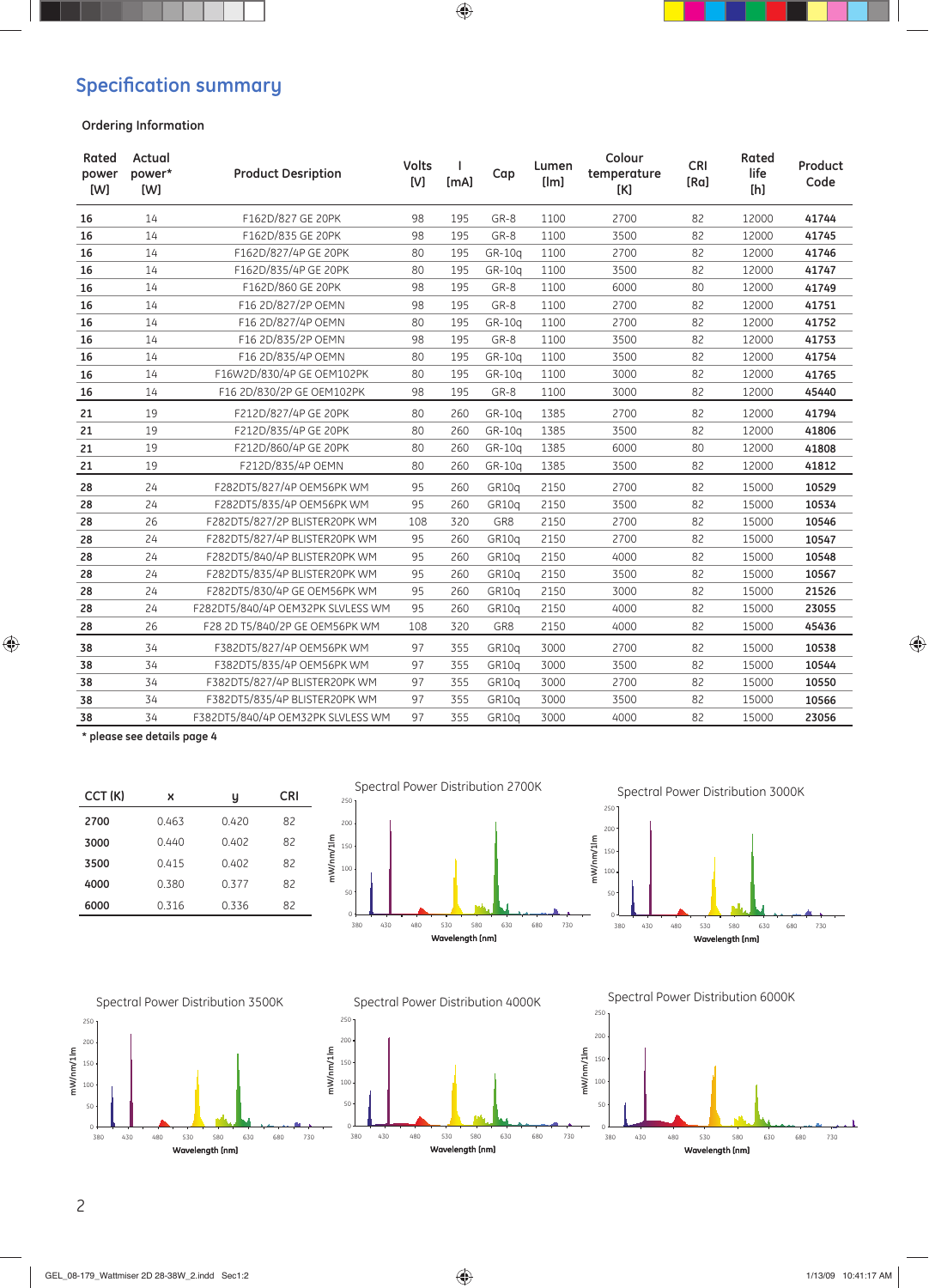# **Lamp dimension**



## **CAPS/Connection Caps:**



J.

| <b>Dimensions</b><br>(mm) | А   | в   | C     | D  | Fig.no |
|---------------------------|-----|-----|-------|----|--------|
| 16W                       | 138 | 141 | 272   | 13 | 2      |
| 21W                       | 138 | 141 | 272   | 13 | 2      |
| <b>28W</b>                | 202 | 204 | 286   | 16 | 1      |
| 38W                       | 202 | 204 | -28.6 | 16 | 1      |
|                           |     |     |       |    |        |

| <b>General information</b>                    | <b>16W</b><br>2pin       | <b>16W</b><br>4pin | 21W<br>4pin | 28W<br>2pin    | <b>28W</b><br>4pin | 38W<br>4pin  |
|-----------------------------------------------|--------------------------|--------------------|-------------|----------------|--------------------|--------------|
|                                               |                          |                    |             |                |                    |              |
| Nominal wattage (HF) [W]                      | 14                       | 14                 | 19          | 26,6           | 24,1               | 34           |
| Cap                                           | GR-8                     | $GR-10q$           | $GR-10q$    | GR-8           | GR-10g             | GR-10q       |
| <b>Burning position</b>                       |                          |                    |             |                | see pages-8        |              |
| Lifetime performance                          | 16W 2pin                 | 16W 4pin           | 21W 4pin    | 28W 2pin       | 28W 4pin           | 38W 4pin     |
| Rated median life [h]                         | 12000                    | 12000              | 12000       | 15000          | 15000              | 15000        |
| Average survival rate                         |                          |                    |             |                |                    |              |
| @ 5000 h                                      | 99%                      | 99%                | 99%         | 99%            | 99%                | 99%          |
| @ 10000 h                                     | 79%                      | 79%                | 83%         | 92%            | 92%                | 92%          |
| @ 15000 h                                     | 51%                      | 51%                | 51%         | 51%            | 51%                | 51%          |
| Average lumen maintenance                     |                          |                    |             |                |                    |              |
| @ 5000 h                                      | 85%                      | 85%                | 82%         | 90%            | 90%                | 90%          |
| @ 10000 h                                     | 75%                      | 75%                | 75%         | 86%            | 86%                | 86%          |
| @ 15000 h                                     | 70%                      | 70%                | 68%         | 83%            | 83%                | 83%          |
| Photometric data                              | 16W 2pin                 | 16W 4pin           | 21W 4pin    | 28W 2pin       | 28W 4pin           | 38W 4pin     |
| Initial luminous flux [Lm]                    | 1100                     | 1100               | 1250        | 2150           | 2150               | 3000         |
| Colour rendering index [Ra]                   | 82                       | 82                 | 82          | 82             | 82                 | 82           |
| UV PET [h]                                    | >2000                    | >2000              | >2000       | >2000          | >2000              | >2000        |
| Run up time [s]                               | 20                       | 20                 | 20          | 30             | 30                 | 40           |
| Operation with standard ballast               | 16W 2pin                 | 16W 4pin           | 21W 4pin    | 28W 2pin       | 28W 4pin           | 38W 4pin     |
| Lamp wattage [W]                              | 14,84                    | 14,84              | 19.61       | 26,6           | 26,6               | 37,4         |
| Lamp current [mA]                             | 210                      | 210                | 270         | 320            | 320                | 430          |
| Lamp voltage [V]                              | 90                       | 90                 | 88          | 108            | 108                | 110          |
| <b>Recommended starter</b>                    | $\overline{\phantom{a}}$ | GE 155/400         | GE 155/500  | $\overline{a}$ | GE 155/400         | GE 155/400   |
| <b>Operation with electronic (HF) ballast</b> | 16W 2pin                 | 16W 4pin           | 21W 4pin    | 28W 2pin       | 28W 4pin           | 38W 4pin     |
| Lamp wattage [W]                              |                          | 14.05              | 18.76       |                | 24,1               | 34           |
| Lamp current [mA]                             |                          | 180                | 240         |                | 260                | 355          |
| Lamp voltage [V]                              |                          | 80                 | 80          |                | 95                 | 97           |
| Max. current in any lead to cathodes [mA]     |                          | 220                | 270         |                | 380                | 590          |
| Operating current range [mA]                  |                          | 110195             | 155255      |                | $215 - 350$        | $340 - 550$  |
| Dimming                                       |                          |                    |             |                |                    |              |
| $I_n$ [mA]                                    |                          | 15110              | 20155       |                | $27 - 215$         | $40 - 340$   |
| X [A2]                                        |                          | 0.033              | 0.055       |                | 0.13               | 0.32         |
| Y [A]                                         |                          | 0.25               | 0.33        |                | 0.50               | 0.78         |
| Min. ballast OCV @ 10°C [V]                   |                          | 550                | 550         |                | 550                | 550          |
| Cathode resistance @ test current [Ohms]      |                          | 13.5               | 6.5         |                | 17.5               | 9            |
| Max. cathode voltage during preheat [V (rms)] |                          | 11                 | 11          |                | 11                 | 11           |
| $R_h/R_c$ cathode resistance ratio            |                          | 4.256.5            | 4.256.5     |                | $4.25 - 6.5$       | $4.25 - 6.5$ |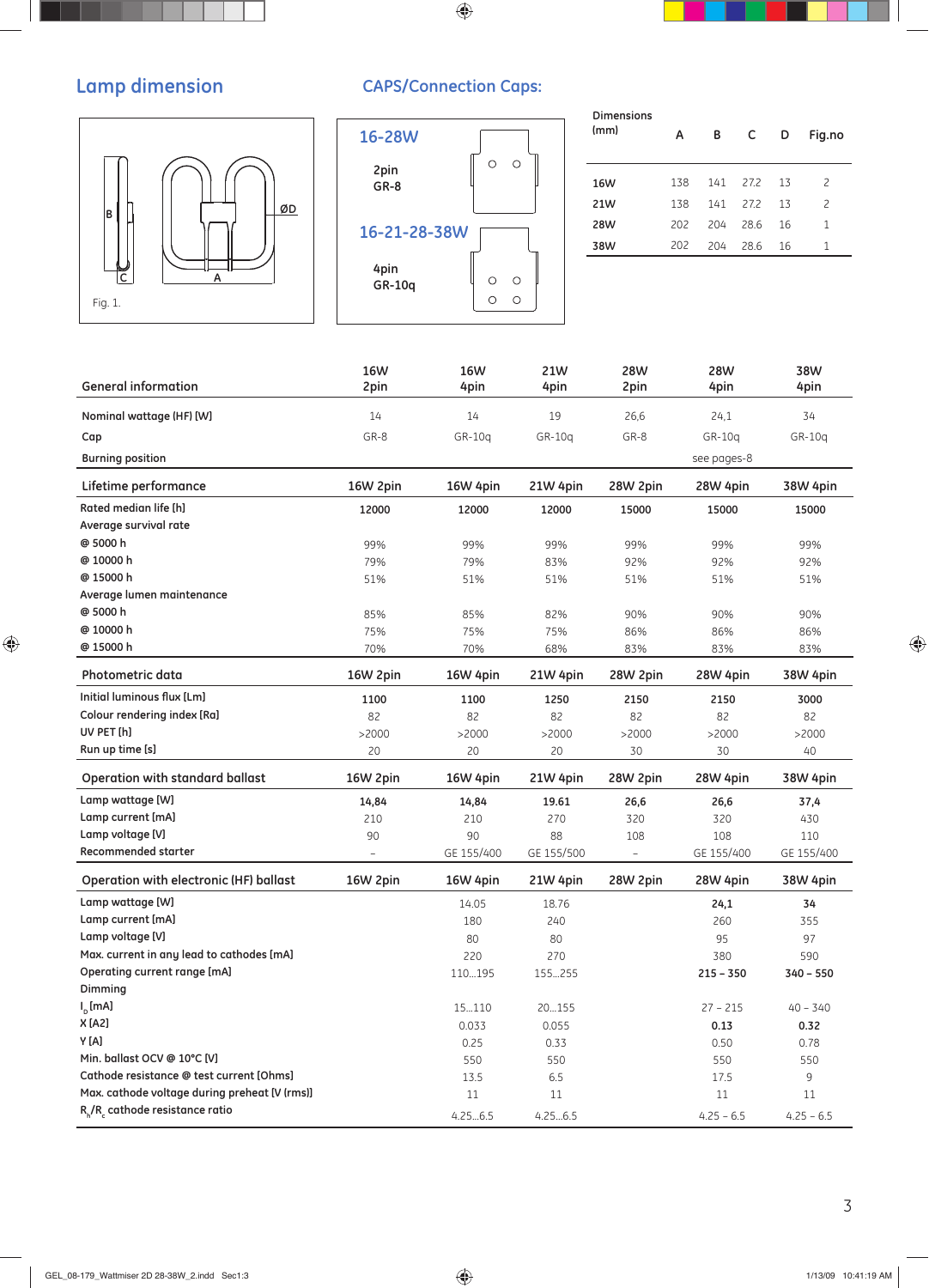## **Lamp life**

Cathodes of a fluorescent lamp lose their electronemisivity during life due to the evaporation of emission mixture. When the deterioration reaches a certain level, the cathode breaks. Typical lifetime characteristics are based on GE Lighting's measurements according to the relevant IEC standards. The declared lamp life is the median life, which is when 50% of the lamps from a large sample batch would have failed. Real lifetime figures may depend on actual application. For instance improper cathode preheat, too high operating current, or too low operating current without additional cathode heating reduces the expected life.

#### **Test conditions:**

- Horizontal burning position
- Switching cycle: 165 minutes On 15 minutes Off
- 50Hz line frequency operation
- 25°C ambient temperature

Presented median life of 2D™Watt-Miser™ lamps is tested on a standard switching cycle of 3 hours (2.75 hours on, 0.25 hours off). The impact on life of alternative switching cycles is shown in the graph "Life versus Frequency of Switching". For very frequent switching applications it is possible to minimise the adverse effect of short on periods with the use of a suitable electronic starter. For lamps with an integral starter switch (2pin), the switch is designed to give approximately 20,000 starts which may be of more relevance than rated lamp life in a frequently switched situation.

To achieve claimed life for high frequency operation a preheated start is recommended.

#### **Lumen maintenance**

The lumen maintenance graph shows how the light output decreases throughout life. The main causes of the light depreciation are the deterioration of phosphor coating and end blackening due to the deposition of evaporated emission mixture on the glass tube. These effects are normal and unavoidable. The lumen maintenance curve given below for 2D™Watt-Miser™ lamps is based on lumen readings under laboratory conditions.

#### **Test conditions:**

- Photometric sphere
- Horizontal burning position
- Switching cycle: 165 minutes On 15 minutes Off
- 50Hz line frequency operation
- 25°C ambient temperature

**Lamp life 2D 16W, 21W, 28W, 38W**









|                           | 16W 4pin |     | 16W 2pin, 21W 4pin 28W 2pin, 38W 4pin<br>28W 4pin |     |
|---------------------------|----------|-----|---------------------------------------------------|-----|
| Average lumen maintenance |          |     |                                                   |     |
| @ 5000 h                  | 85%      | 82% | 90%                                               | 90% |
| @ 10000 h                 | 75%      | 72% | 86%                                               | 86% |

**@ 15000 h** 83% 83% 83%

**@ 12000 h** 70% 68%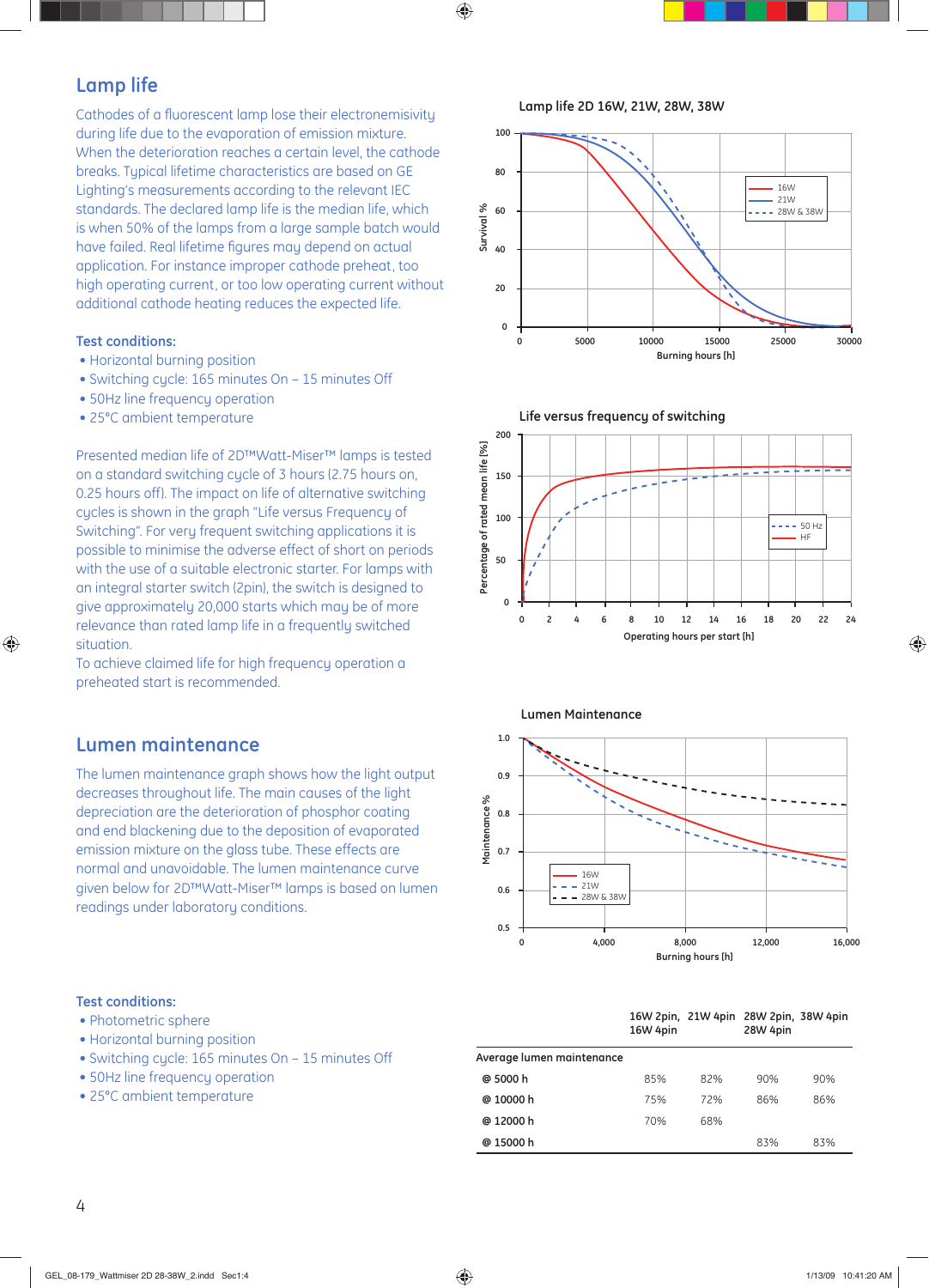## **Lamp starting**

The graph Starting Voltage Vs Ambient Temperature shows electronic ballast open circuit voltage required for starting as a function of ambient air temperature. Data is based on measurements carried out by GE Lighting under controlled test conditions. Actual lamp starting voltage figures depend on the overall characteristics of electronic ballast. Appropriate preheating of cathodes is necessary in order to achieve low starting voltage and long lamp life.

**Starting voltage vs. ambient temperature**



| <b>Test conditions:</b>                                                              | Ambient temperature |     | <b>Starting voltage Veff</b> |            |     |  |
|--------------------------------------------------------------------------------------|---------------------|-----|------------------------------|------------|-----|--|
| • Horizontal lamp position<br>• Thermal chamber providing $\pm 2^{\circ}$ C accuracy | [°C]                | 16W | 21W                          | <b>28W</b> | 38W |  |
| • 2s current controlled preheat                                                      | $-15$               | 540 | 550                          | 440        | 420 |  |
| • Sufficient preheat current                                                         | $+10$               | 400 | 390                          | 410        | 355 |  |
| • Voltage ramp-up until ignition                                                     | $+25$               | 365 | 345                          | 400        | 345 |  |

#### Lamp starting at low ambient temperatures can be defined as  $\tau$ **Minimum Starting Temperature**

Lamp starting at low ambient temperatures can be successfully achieved, however light output during initial warm-up will be considerably reduced, but will gradually increase as lamp temperature rises. Use of an electronic starter or electronic ballast is recommended for lower ambient temperature applications. Satisfactory starting at lower ambient temperatures requires a close proximity earth (ground) plate.

Use of an electromagnetic ballast and glow starter is not recommended for applications below -10°C

## **Run-Up Time**

When a fluorescent tube is switched on light output rises during the first few minutes until the optimum temperature is reached, but then falls if the temperature continues to rise.

## **Preheating requirements**

Suitable preheating of cathodes prior to ignition is essential for long lamp life. The preheating requirement can be given by the following formula:

#### **E = Q + P·t**

This energy is measured on a substitution resistor Q stands for the necessary thermal energy. P represents the power loss due to the heat transmission from the cathode. The longer the preheating, the more the power loss. The two basic preheating modes, the current controlled and the voltage controlled modes, can be derived from the formula.

|             |      | Minimum energy |             | Maximum energy |      |             |  |
|-------------|------|----------------|-------------|----------------|------|-------------|--|
| Description | Q    | P              | <b>Rsub</b> | o              | P    | <b>Rsub</b> |  |
| 16W         | 0.57 | 0.64           | 420         | 1.14           | 1.28 | 56.0        |  |
| 21W         | 0.40 | 0.58           | 18.0        | 0.80           | 1.16 | 27.0        |  |
| <b>28W</b>  | 0.70 | 1.10           | 115         | 1.40           | 2.20 | 17.5        |  |
| 38W         | 1.50 | 1 21           | 6.5         | 3.00           | 2.42 | 8.5         |  |







**Preheat energy (J)**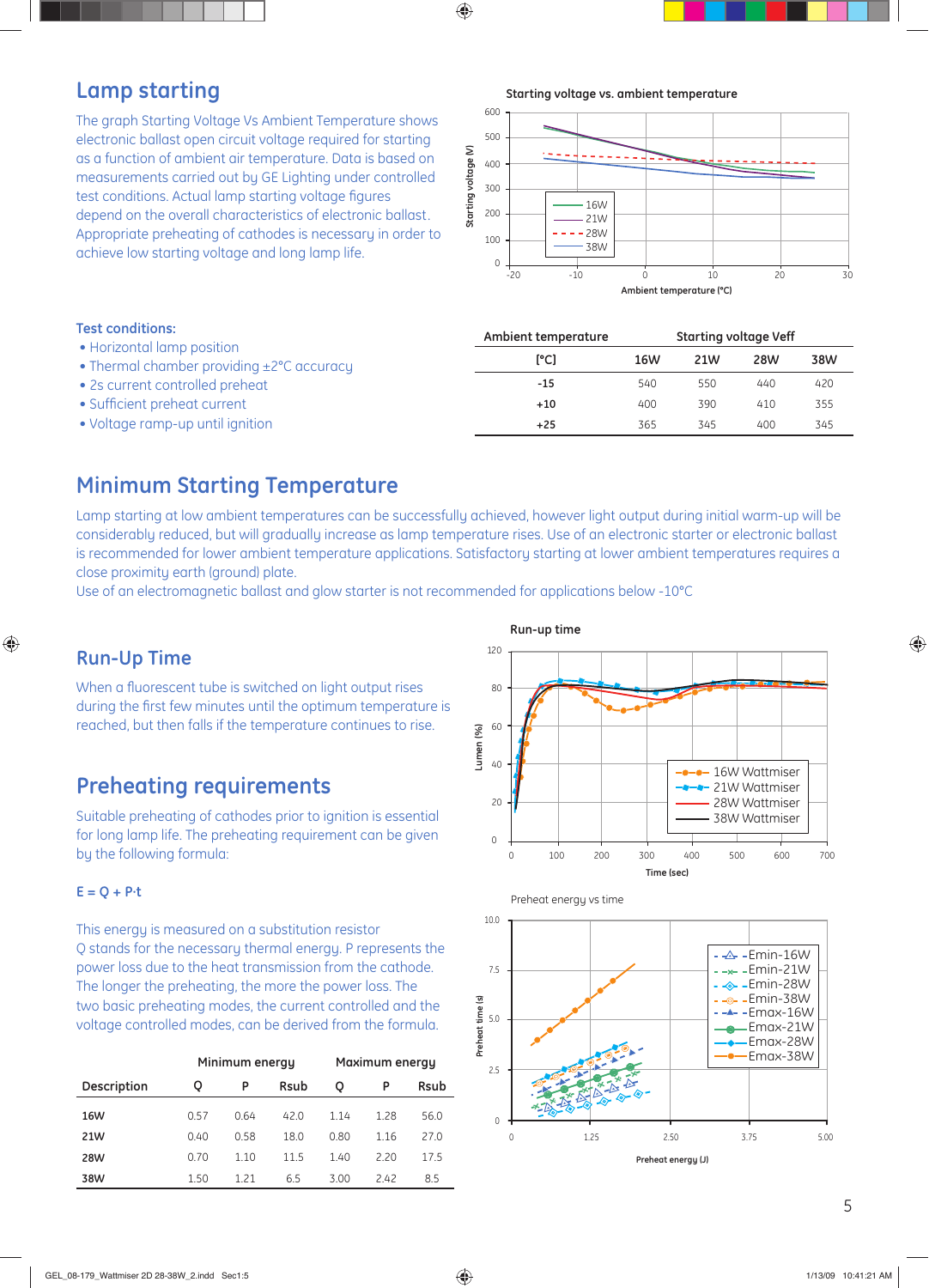# **Influence of ambient temperature**

#### **Lamp performance**

The lamp performance parameters, such as luminous output, lamp voltage and power depend on the mercury vapour pressure in the discharge tube. The mercury vapour pressure is a function of the thermal conditions around the lamp. The burning position, air flow, and radiated heat have an effect on these conditions. The curve shows the relative luminous output as function of the ambient temperature in horizontal burning positions. Tests were performed in draught-free air under thermally controlled conditions.

#### **Test conditions:**

- Thermal chamber with ±2°C accuracy
- Draught-free air

# **Luminous intensity distribution**

The following diagrams show the polar light intensity distribution of the 2D™Watt-Miser™ 28-38W lamp.





#### The following diagrams show the polar light intensity distribution of the 2D™Watt-Miser™ 38W lamps.



Tha shape of polar light intensity distribution of the other 2D™Watt-Miser™ lamps follow the above examples due to the similar lamp shape

Luminous flux vs. ambient temperature

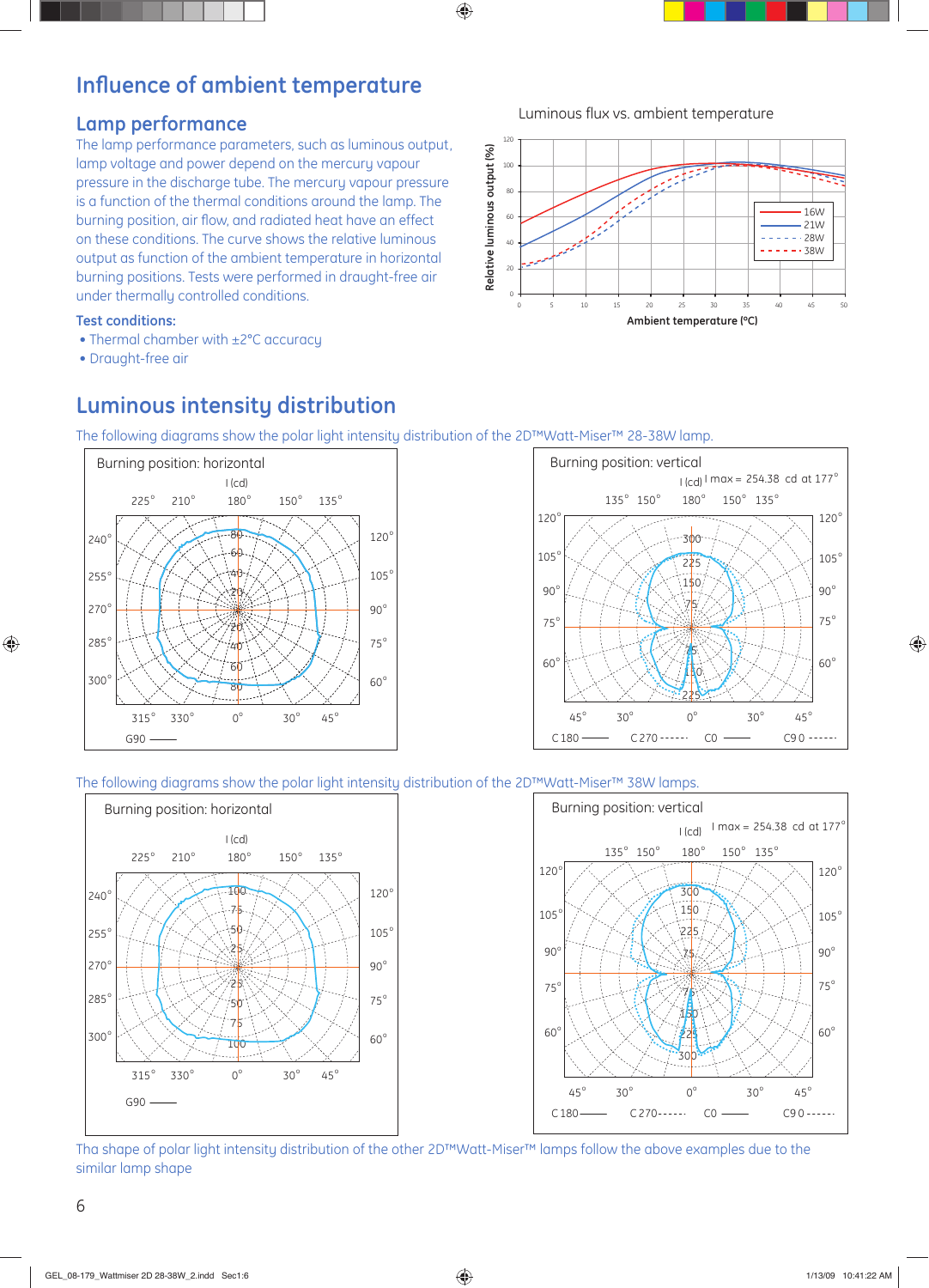# **Ultraviolet spectral distribution graph**



The UV output of 2D™Watt-Miser™ lamps is minimised by using special glass for the body tube. This glass able to cut totally UV C and almost totally UV B so that specially suitable for any application where Polycarbonate fittings are applied. Since Polycarbonate material has some sensitivity in the UV A range, some discoloration can be seen after a long time period. (15 000-20 000 hours).

# **Ballast compability**

#### **Control Gear - Mains Frequency (standard gear)**

| Watt | Volt | Manufacturer    | Catagogue Code    |
|------|------|-----------------|-------------------|
| 16   | 230  | Tridonic, Atco  | EC16 B27 230/50   |
| 16   | 230  | Helvar          | L16D/230          |
| 16   | 230  | Helvar          | L16DL/230         |
| 16   | 230  | ERC             | MEC92 16W         |
| 16   | 230  | ERC             | MEC75/NANO 16W    |
| 16   | 240  | Tridonic. Atco  | EC16 B27 240/50   |
| 16   | 240  | Helvar          | L16D/240          |
| 16   | 240  | Helvar          | L16DL/240         |
| 16   | 240  | Vossloh-Schwabe | L16113            |
| 16   | 240  | ERC             | MEC92 16W         |
| 16   | 240  | ERC             | MEC75/NANO 16W    |
| 21   | 230  | Helvar          | L21TL-100         |
| 21   | 230  | Vossloh-Schwabe | L21.314           |
| 21   | 230  | Tridonic. Atco  | EC21 B501K 230/50 |
| 21   | 240  | Tridonic. Atco  | EC21 B502K 230/50 |
| 28   | 230  | ERC             | MEC04-LB/28W      |
| 28   | 230  | Helvar          | <b>L18TL2</b>     |
| 28   | 230  | Helvar          | L18TLB2           |
| 28   | 230  | Tridonic. Atco  | EC18B501K         |
| 28   | 230  | Tridonic. Atco  | EC18LC501K        |
| 28   | 230  | Vossloh-Schwabe | LN18.708          |
| 28   | 240  | ERC             | MECO4-LB/28W      |
| 28   | 240  | Helvar          | <b>L18TL2</b>     |
| 28   | 240  | Helvar          | L18TLB2           |
| 28   | 240  | Tridonic. Atco  | EC18B502K         |
| 28   | 240  | Tridonic, Atco  | <b>EC18LC502K</b> |
| 28   | 240  | Vossloh-Schwabe | LN18.507          |
| 38   | 230  | ERC             | MEC04-LB/36-40W   |
| 38   | 230  | Helvar          | L36TL2            |
| 38   | 230  | Helvar          | L36TLB2           |
| 38   | 230  | Tridonic. Atco  | EC36B501K         |
| 38   | 230  | Tridonic. Atco  | EC36TLB501K       |
| 38   | 230  | Vossloh-Schwabe | LN36.511          |
| 38   | 240  | ERC             | MEC04-LB/36-40W   |
| 38   | 240  | Helvar          | L36TL2            |
| 38   | 240  | Helvar          | L36TLB2           |
| 38   | 240  | Tridonic. Atco  | EC36B502K         |
| 38   | 240  | Tridonic. Atco  | EC36TLB502K       |
| 38   | 240  | Vossloh-Schwabe | LN36.505          |

#### **Control Gear - High Frequency (electronic gear)**

| Watt | Manufacturer    | <b>Catalogue Code</b>    | Dimmable | Emergency | Comment                             |
|------|-----------------|--------------------------|----------|-----------|-------------------------------------|
| 16   | <b>TRIDONIC</b> | PC 1/10/13 TCD PRO       | X        |           |                                     |
| 16   | TRIDONIC.       | PC 1x5-16W BASIC         |          |           |                                     |
| 16   | <b>TRIDONIC</b> | <b>PCA 1/18 ECO</b>      |          |           |                                     |
| 21   | <b>TRIDONIC</b> | PC PRO 18 FSO b101       |          |           |                                     |
| 21   | OSRAM           | OT-ECO x1x18-24/220-240L |          |           | High TDH%, low power factor ballast |
| 21   | <b>HELVAR</b>   | EL 1/2x18-42TC           |          | X         |                                     |
| 28   | HÜCO            | BL-HP 1x28W TC-DD HC DIM | X        |           |                                     |
| 28   | HÜCO            | BL 1x28W TC-DD HMC       |          |           | High TDH%, low power factor ballast |
| 28   | VOSSLOH         | ELXc 128.869             |          |           |                                     |
| 28   | <b>OSRAM</b>    | QUICKTRONIC OT-M1x26-42  |          |           |                                     |
| 28   | <b>TRIDONIC</b> | PC 1x28DD PRO            |          |           |                                     |
| 28   | <b>TRIDONIC</b> | PC 1x28-33 HO DD COMBO   |          | X         |                                     |
| 28   | <b>HELVAR</b>   | EL 162x18-42TC           |          |           |                                     |
| 38   | HÜCO            | BL-HP1x38W TC-DD HC DIM  | $\times$ |           |                                     |
| 38   | HÜCO            | BL-HP 1x38W TC-DD HC     |          |           |                                     |
| 38   | <b>TRIDONIC</b> | PC 1x38W DD PRO          |          |           |                                     |
| 38   | <b>TRIDONIC</b> | PC 1x38-34 DD COMBO      |          | X         |                                     |
| 38   | <b>OSRAM</b>    | QUICKTRONIC OT-M 1x26-42 |          |           |                                     |
| 38   | VOSSLOH         | ELXc 142.835             |          |           |                                     |
| 38   | ERC             | Mectronic SOU            |          |           |                                     |